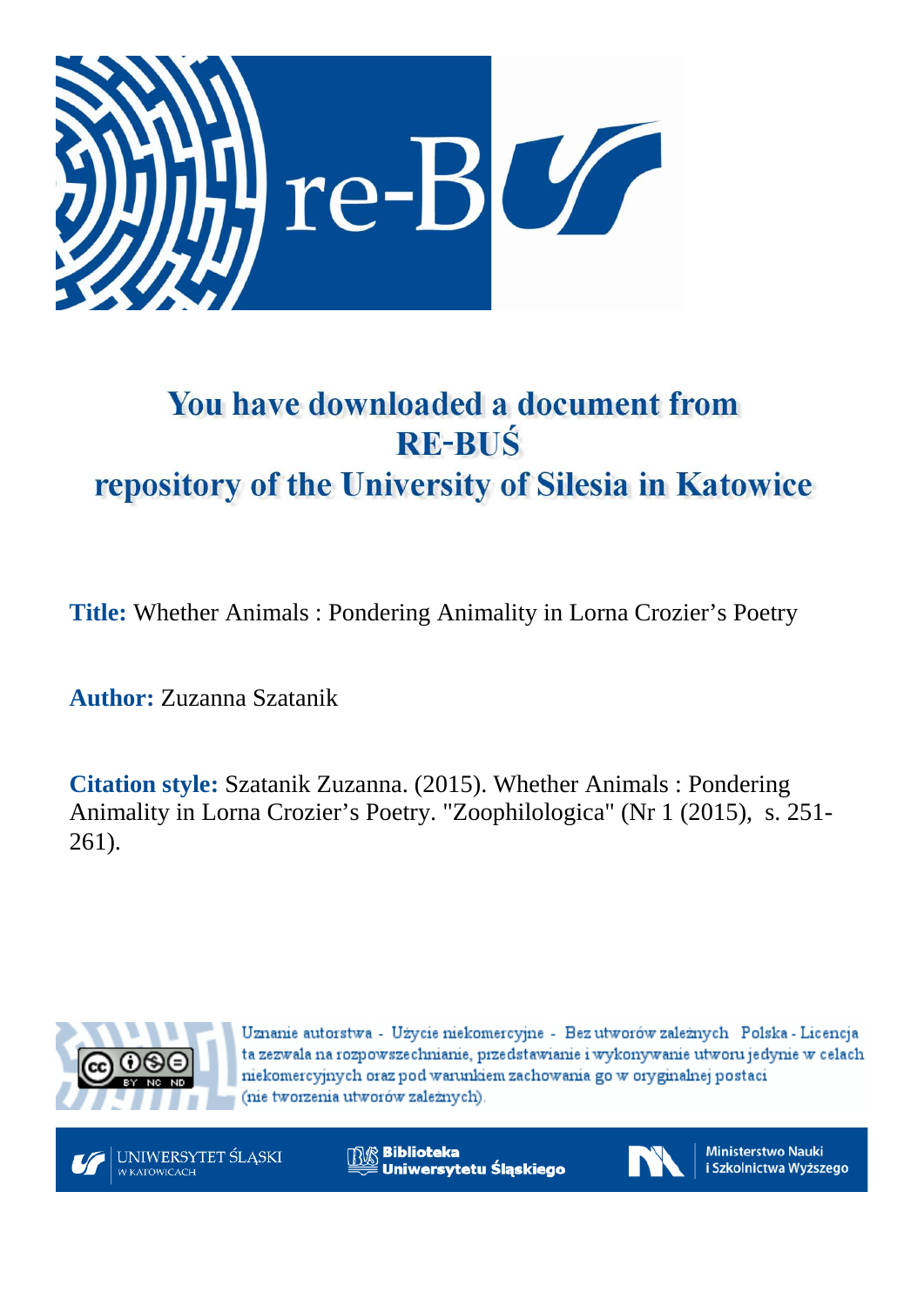

Zuzanna Szatanik University of Silesia

# Whether Animals Pondering Animality in Lorna Crozier's Poetry

The main title of this paper, "Whether Animals", does not make sense. Whether animals *what*? The title is not a question but a suggestion of one; a hint that some alternative possibilities concerning animals might be examined. Consequently, a "whether animal", as dreamed up for the sake of this paper, is not reducible to an *it*, nor does he or she, however, report to an academy in the manner of Kafka's Red Peter<sup>1</sup>. He or she is always "filtered through or clogged up in this thick but transparent mesh (or mess) of history, culture, public opinion, [and] received ideas"2 , and thus becomes an animal conceivable and describable to humans. Yet rather than simply *being*, a "whether animal" *embodies* the problem of animality and its shifting boundaries, and "opens the border inherited from the separation of nature and culture"3 . The redefinition of "animal", which results from such an opening, has been the focus of human-animal studies.

A relatively new academic field<sup>4</sup>, this interdisciplinary project has examined "the cultural, philosophical, economic and social means by which humans

<sup>1</sup> In Kafka's story "A Report to an Academy" (1917) an ape called Red Peter, who has learned to behave like a human, presents the story of his transformation.

<sup>2</sup> K. Weil: *Thinking Animals. Why Animal Studies Now?*. New York 2012, p. 93.

<sup>3</sup> R. Broglio: *Incidents in the Animal Revolution*. In: *Beyond Human. From Animality to Transhumanism*. Ed. C. Blake, C. Molloy, S. Shakespeare. London 2012, p. 32.

<sup>4</sup> It is often assumed that the publication of Peter Singer's *Animal Liberation* in 1975 marks the beginning of Human-Animal Studies.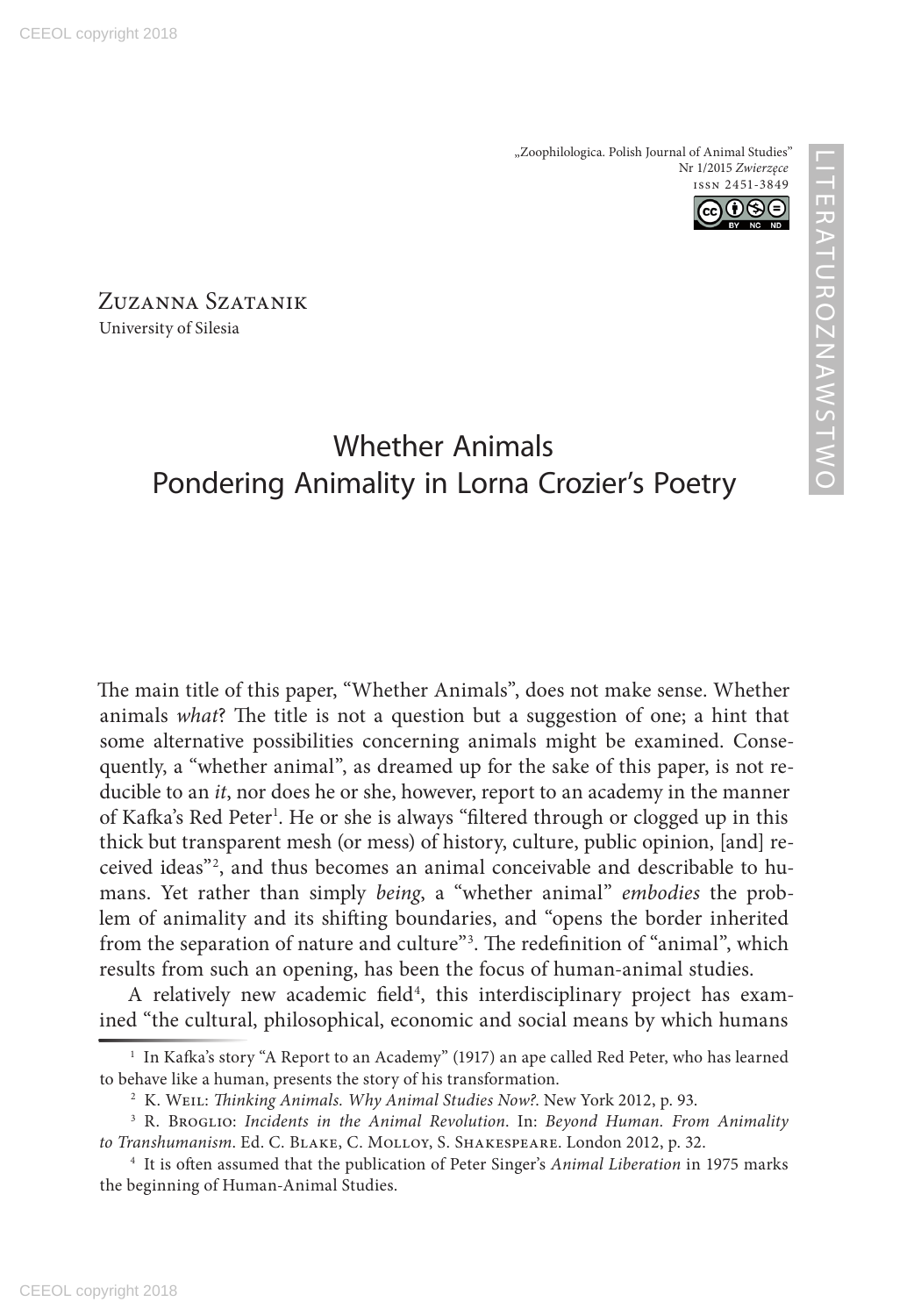## 252 Zuzanna Szatanik

and animals interact"<sup>5</sup>. For the reason, that it subverts the dichotomy and hierarchy between "animal" and "human", it has been viewed as controversial and blasphemous<sup>6</sup>. For the reason, that it refuses to fully theorize the animal out of his or her living (or dead) body, and yet applies posthumanist perspectives to analyze him or her, it has also been deemed "unscientific" and inconsistent, with every scholar in the field apparently playing the role of an awkward Elizabeth Costello<sup>7</sup>.

At the same time, some of the dilemmas that human-animal studies faces within academia, have been reflected in present-day western popular culture. The striking contradiction inscribed in the notion of "animal" that it is either *like* me or *unlike* me has been perhaps most clearly reflected in film and literature, although it has also had an impact upon dietary trends (whereas 2014 was declared "the year of the vegan"8 , 2013 was "the year of Paleo"9 ). On the one hand, accordingly, there has been a plethora of animated movies in which animals such as penguins, squirrels, and ponies<sup>10</sup> are anthropomorphized, and countless photographic memes, gifs, and homemade shorts spread over the Internet, which mostly by means of emphasizing the baby-like qualities of animals humanize pets and de-humanize animal abusers. On the other hand, however, starkly negative images of aggressive animal rights activists, or deranged "eco-terrorists", have permeated the media. What these contradictory examples bring to light is the slippery grounds on which animals are subdivided and hierarchized, and the discrepancies between humans' reactions to cultural images of animals and to actual animals. For instance, although pigs, together with dolphins and chimpanzees, are considered to be among the most intelligent of animals, and their representations often emphasize their cuteness (e.g. the *Babe* movies), real pigs "[disappear in masses] to become pork and ham"11.

<sup>7</sup> A character in J.M. Coetzee's novels *Elizabeth Costello* and *The Lives of Animals* (who also appears in *Slow Man)*; a scholar and an awkward speaker who makes her audience uncomfortable because she chooses the subject of animal abuse over that of her own writing, and – in what seems to be a far-fetched analogy – compares abattoirs to concentration camps.

<sup>11</sup> H. Tiffin: *Pigs, People, and Pigoons*. In: *Knowing Animals*…, p. 250. It is pigs, in fact, that are most "like us in terms of anatomical and physiological composition" which is why they are "bred to supply humans with replacement organs" and that "share [our] emotional responses" (Tiffin 245). From the few "accounts of the flavor of human flesh" we also know that it tastes like pork (Tiffin 244), hence the name "long pig" given to humans by cannibals from the Marquesas Islands of Polynesia.

<sup>5</sup> P. Armstrong, L. Simmons: *Bestiary: An Introduction*. In: *Knowing Animals*. Ed. P. Armstrong, L. Simmons. Leiden 2009, p. 1.

<sup>6</sup> In Poland, whose Constitutional Tribunal has declared ritual slaughter legal, far-right journalists see animal studies as a continuation of gender studies which, according to them, is a part of the western "culture of death" which aims to destroy the family, propagate abortion, and overturn the Catholic Church. See: http://wyborcza.pl/1,75478,15462718; Nowy\_wrog\_po\_gender\_\_animal\_studies.html; http://www.tokfm. pl/Tokfm/1,103085,17178738,Terlikowski\_\_Zwierzeta\_nie\_maja\_praw\_\_A\_ochrona\_ich.html.

<sup>8</sup> http://www.onegreenplanet.org/news/is-2014-the-year-of-the-vegan/.

<sup>9</sup> http://www.huffingtonpost.com/2013/12/17/most-googled-diets-of-2013\_n\_4426726.html.

<sup>10</sup> *Penguins of Madagascar* (2014), *The Nut Job* (2014), *My Little Pony*.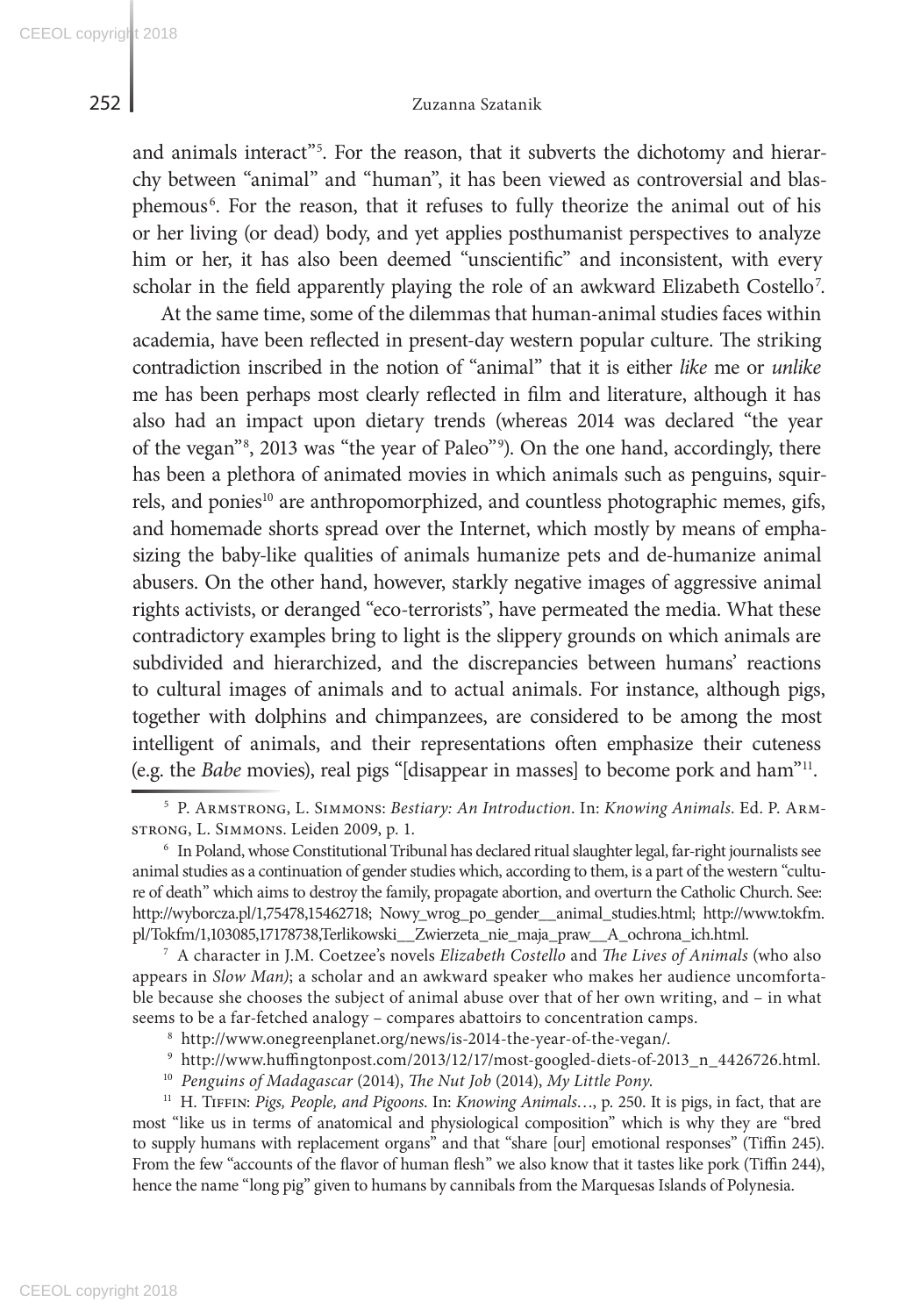Apes and dolphins, on the other hand, have been used by humans in a variety of experiments aimed to explore the "human-animal border"12, as demonstrated in two acclaimed documentaries, HBO's *Nim Project* and BBC's *The Girl Who Talked to Dolphins*, released in 2011 and 2014 respectively. The former offers a critical look at an experiment conducted in early 1970s on a chimpanzee named Nim Chimpsky; the latter opens to debate the story of another experiment conducted in the 1960s on a dolphin called Peter. Both had tragic consequences for the animals in question, and both revealed what has commonly been referred to as the *humanity* of the animals and the *animality* of the humans.

The publication of Jared Diamond's *The Third Chimpanzee* in 2006, in which he asserts that "not only are humans not distinct from animals and other chimpanzees, [but they] 'don't constitute a distinct family, not even a distinct genus'"13, confirmed the status of apes as the most "borderline" animals. This was manifest in an Internet debate which was under way in the summer of 2014, about the legal rights to a selfie taken by a black macaque. In December that year, a twentynine-year-old orangutan, Sandra, became "the first non-human animal recognized as a person in [the Argentine] court of law"<sup>14</sup> which granted her the right to (relative) freedom. In the same vein, "we feel something uncanny", as Brian Boyd has it,

> when we hear that a female chimp can leaf through *Playgirl* to masturbate over the pictures, or that an elephant in the wild can return for months and months to the site of her mother's death to caress the mother's skull, or that a dog can have a nervous breakdown out of guilt<sup>15</sup>.

"Whether animals", these transgressive figures "question the way we habitually define ourselves by excluding others  $[...]^{v_{16}}$ , as they inhabit the "site of thinking otherwise"<sup>17</sup>.

This ambiguous space has provided a setting for many classic works of poetry and fiction. Virginia Woolf, Italo Calvino, Mikhail Bulgakov, and Franz Kafka all explored the possibility of "writing animal" in their novels<sup>18</sup>, while poets such as William Blake, Emily Dickinson, T. S. Eliot and Ted Hughes, to name just a few, pondered animality in some of their most renowned verses. In recent years various writers have fantasized the perspective of a dog (e.g., Paul Aus-

<sup>12</sup> B. Boyd: *Tails Within Tales*. In: *Knowing Animals*…, p. 233.

<sup>&</sup>lt;sup>13</sup> J. DIAMOND qtd. in: G.A. Mazis: *Humans, Animals, Machines. Blurring Boundaries*. New York 2008, p. 4.

<sup>14</sup> http://www.wired.com/2014/12/orangutan-personhood/.

<sup>15</sup> B. Boyd: *Tails Within Tales*. In: *Knowing Animals*…, p. 227.

<sup>16</sup> Ibidem, pp. 233–234.

<sup>&</sup>lt;sup>17</sup> K. WEIL: *Thinking Animals. Why Animal Studies Now?*. New York 2012, p. 28.

<sup>18</sup> Virginia Woolf *Flush*, Italo Calvino *Cosmicomics*, Mikhail Bulgakov *The Heart of a Dog*, Franz Kafka *The Metamorphosis*, *A Report to an Academy*, *Investigations of a Dog*, *The Burrow*.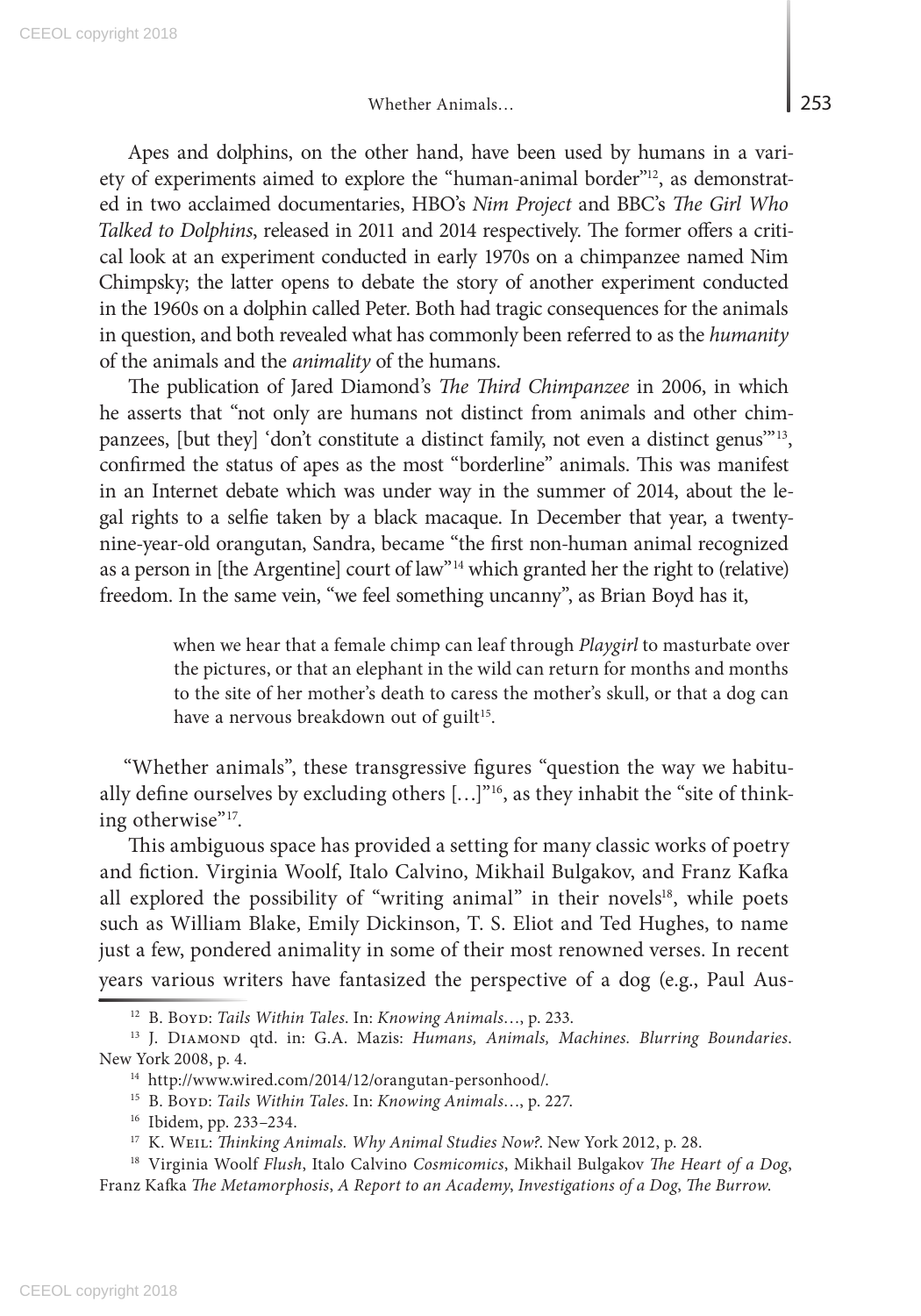ter's 1999 novella *Timbuktu*, John Berger's 2000 *King: A Street Story*, or Garth Stein's 2009 *The Art of Racing in the Rain*), a rat (Sam Savage's 2006 *Firmin: Adventures of a Metropolitan Lowlife*), a pigeon (Patrick Neate's 2004 *The London Pigeon Wars*), and a spider (Benjamin Kunkel's 2014 *My Predicament: A Story*). Two notable examples from English-Canadian literature are Barbara Gowdy's *The White Bone* whose narrators are African elephants, and Bill Richardson's *Waiting for Gertrude* narrated by Alice B. Toklas reincarnated as a cat.

By no means can these two animal species, elephants and cats, be "nationalized" as specifically "Canadian". However, since Canada has been stereotyped as a land of "nature" and "wilderness" animals, and wild ones in particular, have been inscribed within the country's poetry and prose, including the literature of the First Nations, and of French and English colonizers. For the sake of the following analysis, it is more potent, however, to take into account the affinities between gender, animal, and English-Canadian studies, and to see Canada as a possible "whether" space, one which is metaphorically undermined by the nation's constitutional question of "where is here?"19. The aim of this paper then is to discuss the poetic creation of such a transgressive landscape and the animals that inhabit it, in the works of Canadian author Lorna Crozier. It is, however, beyond the scope of this article to perform a thorough reading of Crozier's poetry. Instead, I intend to use her poems as illustrations and inspirations to my ponderings upon the "whetherness" of animals.

Two labels which have been used the most often to describe Crozier are "a feminist" and "a prairie poet". The former relates mostly to the author's earlier poems, notably her two series titled "The Sex Life of Vegetables" from the 1985 collection *The Garden Going On Without Us*, and the "Penis Poems" from the 1988 *Angels of Flesh, Angels of Silence*. Regardless of Crozier's use of irony and humor, or maybe for the very reason that she uses them, both have been deemed particularly controversial (and consequently branded "feminist"). Crozier's subversions are also manifest in her retelling of Biblical stories, which has continued throughout her collections. It is the Biblical Creation Myth specifically that Crozier has undermined a number of times, by means of "queering" it, or reversing its patriarchal logic. Simultaneously, she has also been creating poetic landscapes inhabited by a whole variety of "wild" creatures, such as hawks, crows, mice, snakes, and rats, as well as domesticated cats, dogs, and horses. Importantly, Crozier's feminist inclinations undoubtedly shape her "prairie" poetry, as "related to [her] rejection of Old Testament myths of origin that privilege the order of the phallus, […] is her rejection of myths of Canadian west, those

<sup>&</sup>lt;sup>19</sup> "In 1965, in the concluding essay to the first *Literary History of Canada*, Northrop Frye wrote that the question "Where is here?" was the central preoccupation of Canadian culture". http://muse.jhu.edu/journals/alh/summary/v013/13.4henderson.html.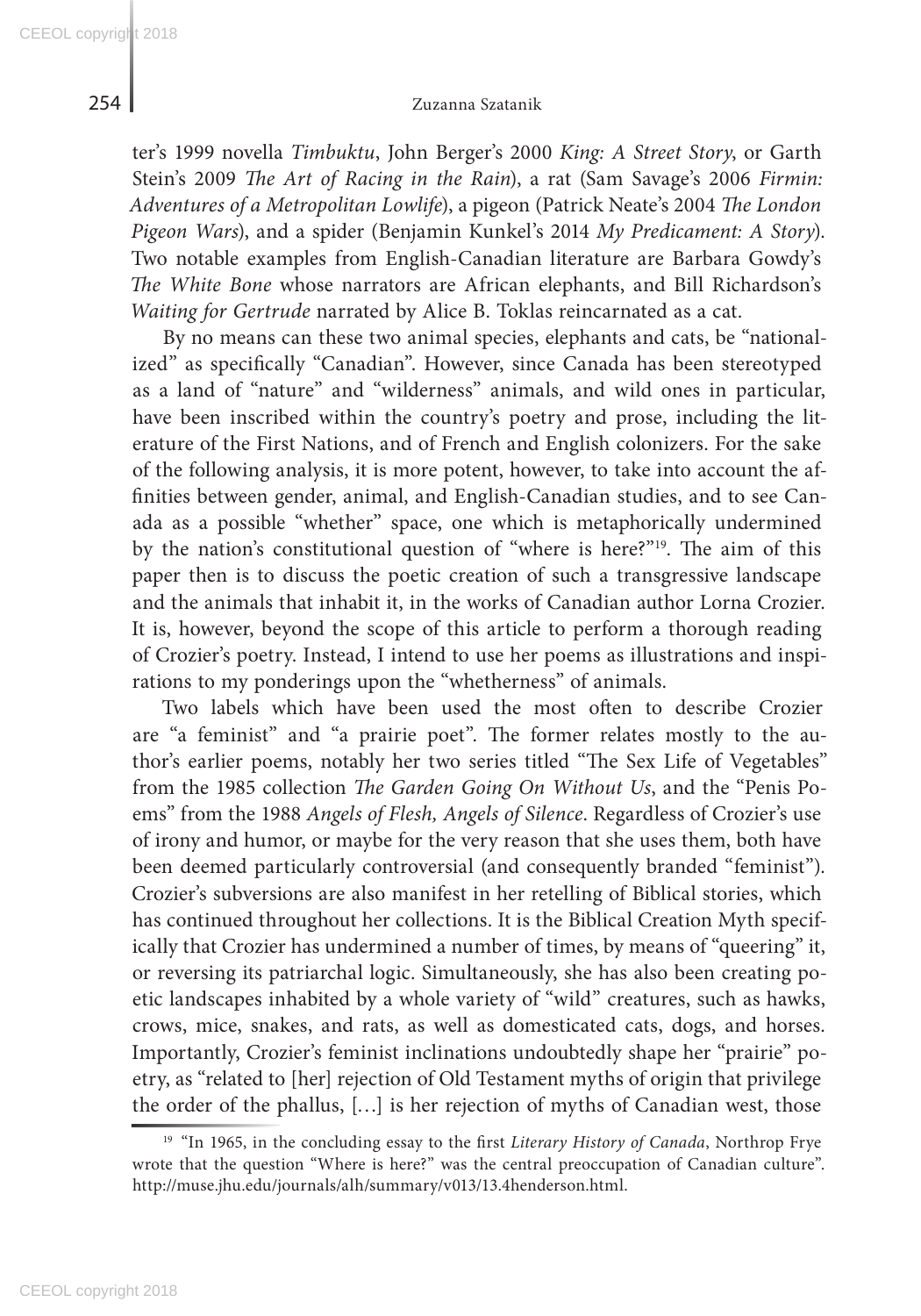patriarchal meta-narratives that configure the Canadian west as battleground between 'man' and nature'"20.

Theories of Canadianness, or Canadian national identity, have been constructed on the fundamental assumption that Canadian wilderness has a powerful impact upon the psyche of its inhabitants, who are always at risk of going "bushed"21, and therefore have to defend themselves against the snowy, hostile vastness. Separating themselves from the threatening realm of nature, Canadians develop the "garrison mentality", which is a concept coined by Northrop Frye in 1965, and live by the principle of law. They must keep together and protect their humanity through adherence to the strict, patriarchal order. Similar ideas shaped the works of other thematic critics of the twentieth century, including Margaret Atwood, William Kilbourn, and W. L. Morton, who in his 1961 essays *The Canadian Identity*, argued that:

> Canadian life … is marked by a northern quality, the strong seasonal rhythms … the wilderness venture […] the return from the lonely savagery of the wilderness to the peace of the home […] the puritanical restraint which masks the psychological tensions set up by the contrast of wilderness roughness and home discipline. The line which marks off the frontier from the farmstead, the wilderness from the baseland, the hinterland from the metropolis, runs through every Canadian psyche<sup>22</sup>.

One of the main assumptions of this article is that Lorna Crozier positions her lyrical "I" at the borderline conceptualized by Morton. The line, however, does not separate and divide, but constitutes a meeting point, or an intersection, between the human and the animal worlds.

Therefore, Crozier refuses to see the prairie landscape as wilderness that needs to be subdued and tamed; nor does she see it as a "pristine sanctuary where the last remnant of an untouched, endangered, but still transcendent nature can for at least a little while longer be encountered without the contaminating taint of civilization"23. Instead, she brings into being landscapes which are inherently transgressive, ones that you cross rather than inhabit, which are always "rooted in longing, which is to say a desire for alignment of ourselves with the natural world [...]"<sup>24</sup>. What Crozier's poems make painfully obvious is that such "align-

<sup>20</sup> M. Rose: *Bones Made of Light: Nature in the Poetry of Lorna Crozier*. http://canadianpoetry.org/volumes/vol55/rose.html, p. 2.

<sup>&</sup>lt;sup>21</sup> "Bushed" is the title of Earle Birney's poem describing a man's journey into wilderness, which is also his journey into madness.

<sup>&</sup>lt;sup>22</sup> W.L. MORTON qtd. in: E. MACKEY: *The House of Difference. Cultural Politics and National Identity in Canada*. Toronto 2002, p. 45.

<sup>&</sup>lt;sup>23</sup> W. CRONON qtd. in: P. BANTING: *Magic is Afoot: Hoof Marks, Paw Prints, and the Problem of Writing Wildly*. In: *Animal Encounters*. Ed. T. Tyler, M. Rossini. Leiden 2009, p. 28.

<sup>24</sup> M. Rose: *Bones Made of Light*…, p. 3.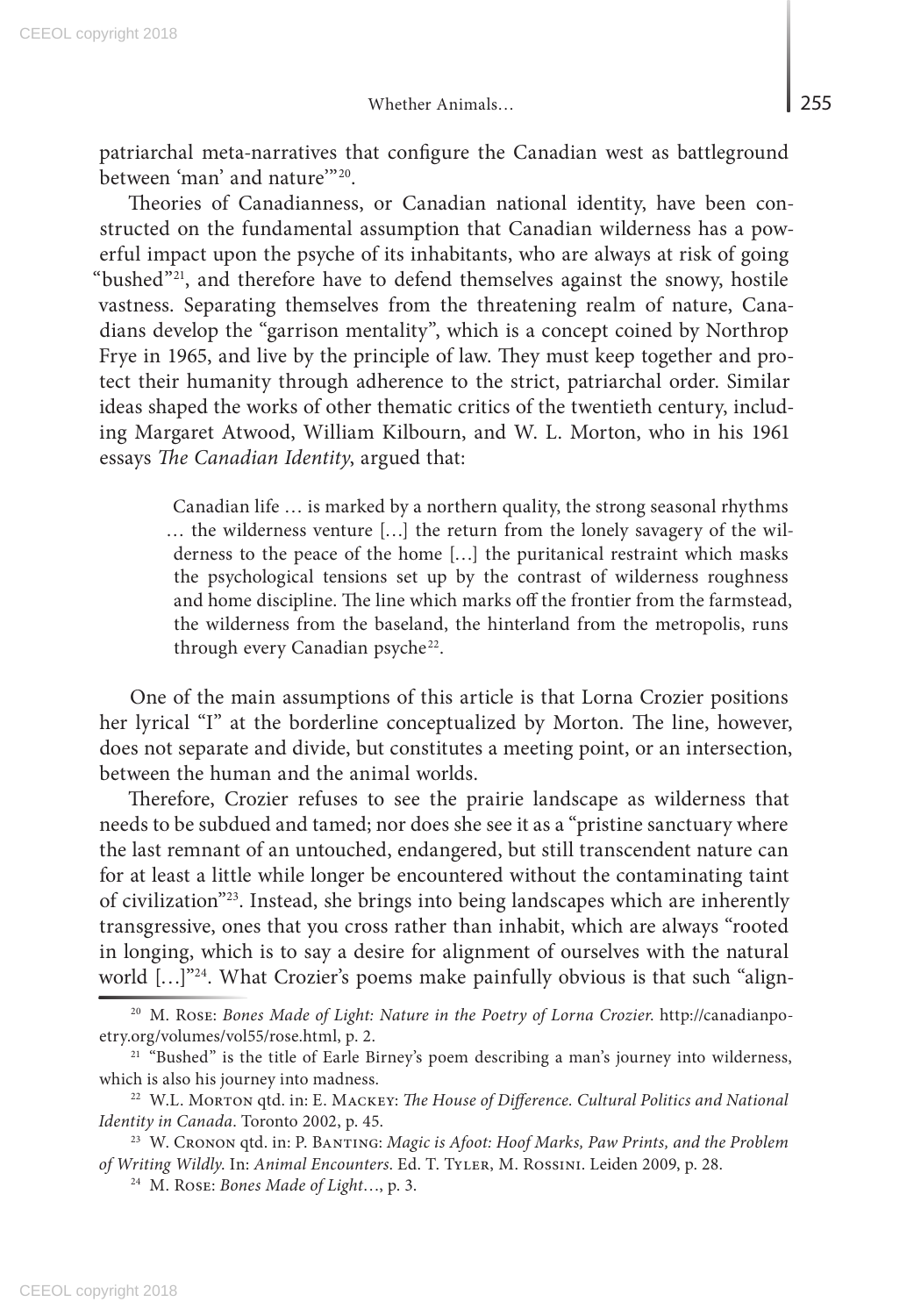ment" is never complete, if only for the reason that the "capacity for language-use possessed by our species cuts us off from the world in a way  $[...]^{25}$ . It is mostly through representations of animals that Crozier's works narrate the engagement between the self and the landscape, which is impassioned and driven, but which is always already marked by lack.

If there is one category that has represented a seemingly impassable boundary between humans and animals, it is that of language. In Cartesian tradition "speech marks a clear and infallible line of demarcation between humans and animals"<sup>26</sup>: "I can speak therefore I am human: it cannot speak therefore it is not human"27. This is why experiments which involve "borderline" animals, including Nim and Peter, have focused on teaching them how to communicate with humans *on human terms*. Although some of these attempts have been relatively successful, with a number of apes learning sign language<sup>28</sup> the success has been seen in transforming the animal into a lesser human, with his or her intelligence being compared to that of a child or at best a simpleminded adult<sup>29</sup>. Crozier's animals, conversely, have an uncanny relationship with language, as it is, so to speak, their *terra firma*. They do use language sometimes like a "chickadee crying *me me me*"30 in "The Solstice Bird" or coyotes "talking to themselves"31 in "Night Walk", but mostly it is language that *uses* them. In her "If a Poem Could Walk", for instance, a poem is "the perfect animal"<sup>32</sup>, both "tame and wild", with its paws or hooves leaving tracks in the sand: "Something to make you stop / and wonder / what kind of animal this is / where it came from / where it's going". This poem/animal is always on the go, heading "right off the page", its meaning ungraspable.

Both the lyrical "I" in Crozier's poetry and this poem/animal look for "a way out of [the] prison-house of language"33 (Weil 12) by means of subverting the Law of the Father. In Crozier's work, this may indicate the feminist undermining of Judeo-Christian grand narratives and the problematization of the concept of "communication", as well as resistance against the urge to produce meaning. Animals remain "beautifully by us misunderstood" (*SM* 28), as Crozier writes

<sup>33</sup> K. Weil: *Thinking Animals*…, p. 12.

<sup>25</sup> P. Zwicky qtd. in: M. Rose: *Bones Made of Light*…, p. 3.

<sup>26</sup> K. Weil: *Thinking Animals*…, p. 8.

<sup>27</sup> R. Broglio: *Incidents in the Animal Revolution*. In: *Beyond Human. From Animality to Transhumanism*. Ed. C. Blake, C. Molloy, S. Shakespeare. London 2012, p. 34.

 $28$  Washoe, a female chimpanzee (1965–2007) was the first animal to use American sign language and was able to combine signs in new and even metaphorical ways.

<sup>&</sup>lt;sup>29</sup> For this reason, theorists of human-animal studies critique "assimilation as a process that gives voice only by destroying the self that would speak. […] If they learn our language, will they still be animals?" (Weil 6).

<sup>30</sup> L. Crozier: *Small Mechanics*. Toronto 2005, p. 7.

<sup>31</sup> Ibidem, p. 28.

<sup>32</sup> L. Crozier: *The Blue Hour of the Day. Selected Poems*. Toronto 2007, p. 37.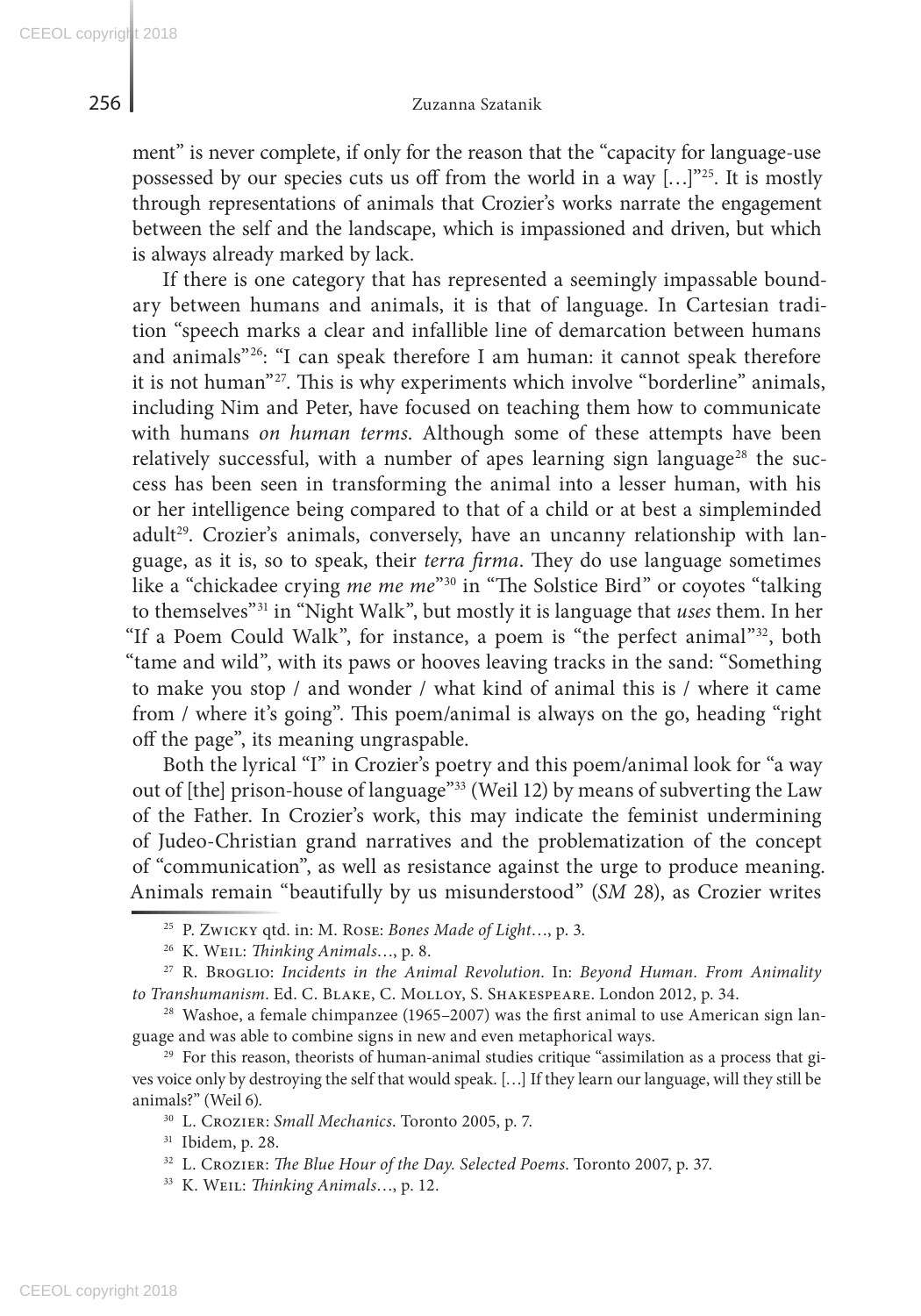in "Night Walk", although they are "at the very origin of our systems of representation". So far, however, as Kari Weil suggests, these representations have mostly served to "increase the distance between us and them, if not between us and the animals we are<sup>"34</sup>. To "speak animal" in Crozier's poetry is, therefore, to "point to or imagine an 'elsewhere' outside of language"<sup>35</sup>, and "represent their being outside our terms of reference and without claiming an essentialized otherness"36. Crozier imagines such an "elsewhere" in her "Lesson in Perspective"37, in which a cat creates the world with words he or she makes "with a paw's touch, with a stroke of whiskers". This is an alternative creation myth, in which it is the body that speaks, and in which body and language are inseparable. The exploration of "elsewhere", which Donna Haraway calls "otherworlding", is possible under the assumption that "it is not human tool use, consciousness, reason, spirit, language or syntax – not our speech, our handwriting or our opposable thumbs – which *separate* us from other animals but rather our footprints which *link* us with them"38.

In her *When Species Meet* Haraway envisions an "embodied communication" between humans and animals, which is "more like a dance than a word"39:

> The flow of entangled meaningful bodies in time whether jerky or nervous or flaming or flowing, whether both partners move in harmony or painfully out of synch or something else altogether is communication about relationship, the relationship itself, and the means of reshaping relationship and so its enactors<sup>40</sup>.

Haraway imagines "our flesh and our language as a metaplasm"<sup>41</sup>, with us incorporating "aspects of the other into what [we] ... become"<sup>42</sup>. Animals of all species including *Homo Sapiens* are "earthbodies", to use Glen A. Mazis's term, and as such they relate with the world "in such a way that [they] are woven into its fabric"<sup>43</sup>. In Barbara Smutts's terms, similarly, what characterizes a "person" is not his or her intelligence or power, but his or her ability to be in relation with others: "when a human being relates to an individual nonhuman being as an anonymous object, rather than as a being with its own subjectivity, it is the human,

- <sup>37</sup> http://www.lornacrozier.ca/poems.html.
- <sup>38</sup> P. Banting: *Magic is Afoot*…, p. 42.
- <sup>39</sup> D.J. Haraway: *When Species Meet*. Minneapolis 2008, p. 26.

<sup>34</sup> Ibidem, p. 12.

<sup>35</sup> Ibidem, p. 16.

<sup>36</sup> Ibidem, p. 27.

<sup>40</sup> Ibidem.

<sup>41</sup> G.A. Mazis: *Humans, Animals, Machines. Blurring Boundaries*. New York 2008, p. 5.

<sup>42</sup> Ibidem.

<sup>43</sup> Ibidem, p. 15.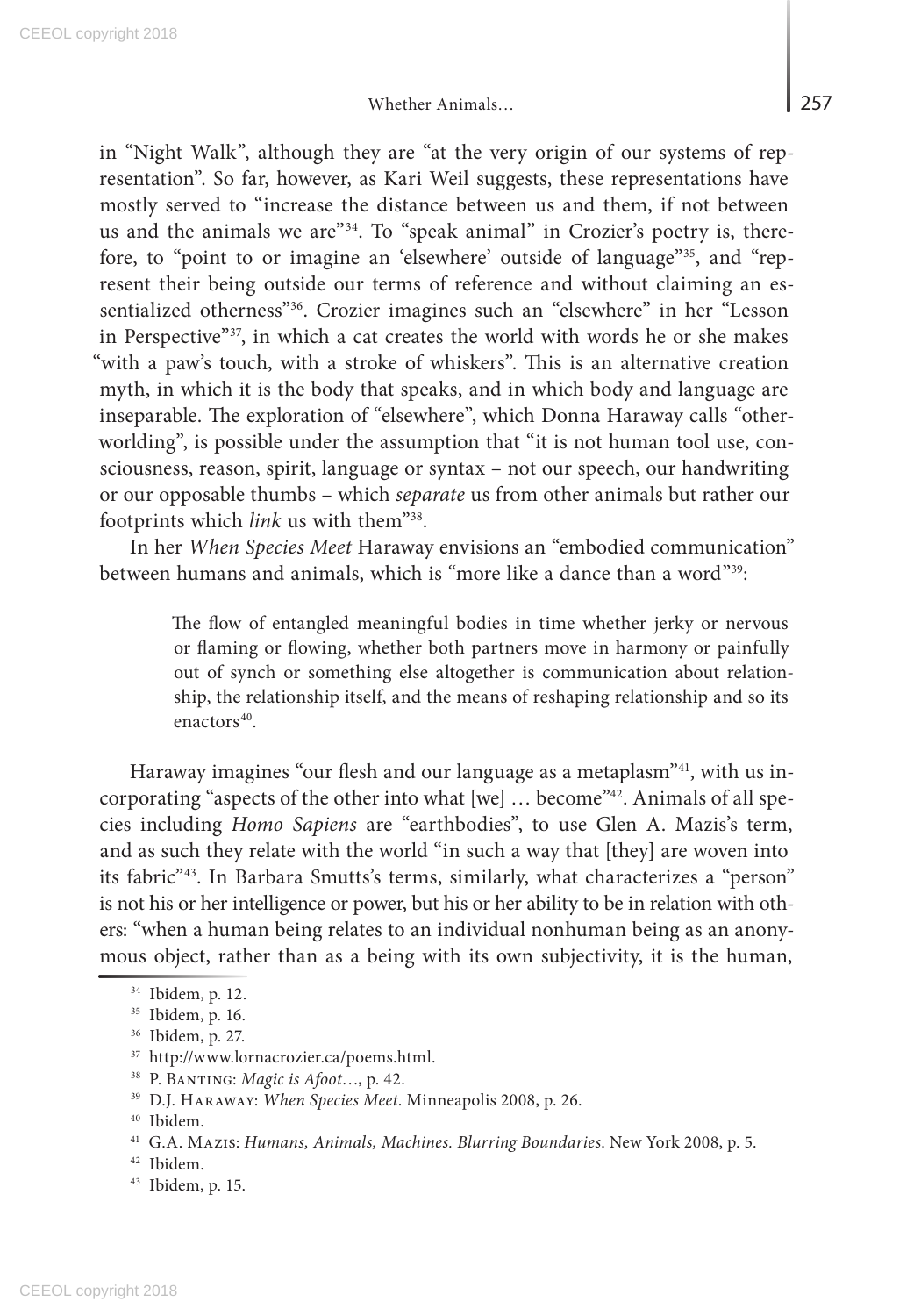and not the other animal, who relinquishes personhood"<sup>44</sup>. Lorna Crozier's poetry, I believe, "does not try to find an idea in the animal, […] is not about the animal, but is instead the record of an engagement with him<sup>"45</sup>. This engagement, however, takes different forms, as the lyrical "I's" relations with animals of different kinds vary. Although she claims that she "[loves] the world too much / … [and praises] its paws and hooves, / its thick-furred creatures"46 *indiscriminately*, there are animals she gets close to and touches lovingly, ones she admires from a distance, and others that have been banished from her poetic landscape. Only sometimes is her lavish love requited.

Animals, pets in particular, have often been presented as lovable, but the question of whether animals are love-able has been thought unscientific and beside the point. It is only in recent years that it was demonstrated that at least cats and dogs can love both other animals and their own human companions since their oxytocin levels rise significantly in the company of the loved ones<sup>47</sup>. More abstract questions concerning the relationship between animals, love, and language were raised in response to a study conducted by Irene Pepperberg on her African Grey Parrot, named Alex. It was the last words addressed to Pepperberg which Alex uttered before he died, namely, "I love you", that stirred debate on both animals' ability to feel love, and their ability to express it. "To wonder what Alex recognized when he recognized words", as Verlyn Klinkerborn proposes, "is also to wonder what humans recognize when we recognize words"48. "How do we know what our lovers mean when they say 'I love you'?"49.

In Crozier's poetic realm, where language is open to question, love is "[signified] in the flesh"50. It is expressed through "semiotic dancing in which all the partners have faces, but no one relies on names"<sup>51</sup>. Borderlines between "animal" and "human" are crossed in her poems, and both "animality" and "humanity" are expressed through the body. The lyrical "I" then "[is her] own big dog / … every night at her feet / [she is] a big sack of sleep / stinking of [her]"52. If a poem were a dog, Crozier presumes in her hilarious retelling of "If A Poem Could Walk", one "more loyal / than anything you've ever written"<sup>53</sup>, its "fat tongue [would slide]

<sup>48</sup> V. Klinkerborn qtd. in: K. Weil: *Thinking Animals*…, p. 9.

- <sup>50</sup> D.J. Haraway: *When Species Meet*. Minneapolis 2008, p. 16.
- <sup>51</sup> Ibidem, p. 26.
- <sup>52</sup> L. Crozier: *What Comes After*. In: *Whetstone*. Toronto 2011, p. 15.
- <sup>53</sup> L. Crozier: *Small Mechanics*, p. 83.

<sup>44</sup> B. Smutts: *Reflections*. In: *The Lives of Animals by J.M. Coetzee*. Ed. A. Gutmann. Princeton 1999, p. 125.

<sup>&</sup>lt;sup>45</sup> J.M. COETZEE: *The Lives of Animals*. Ed. A. GUTMANN. Princeton 1999, p. 58.

<sup>46</sup> L. Crozier: *Small Mechanics*, p. 30.

<sup>47</sup> http://www.theatlantic.com/health/archive/2014/04/does-your-dog-or-cat-actually-love- -you/360784/2/.

<sup>49</sup> K. Weil: *Thinking Animals*…, p. 9.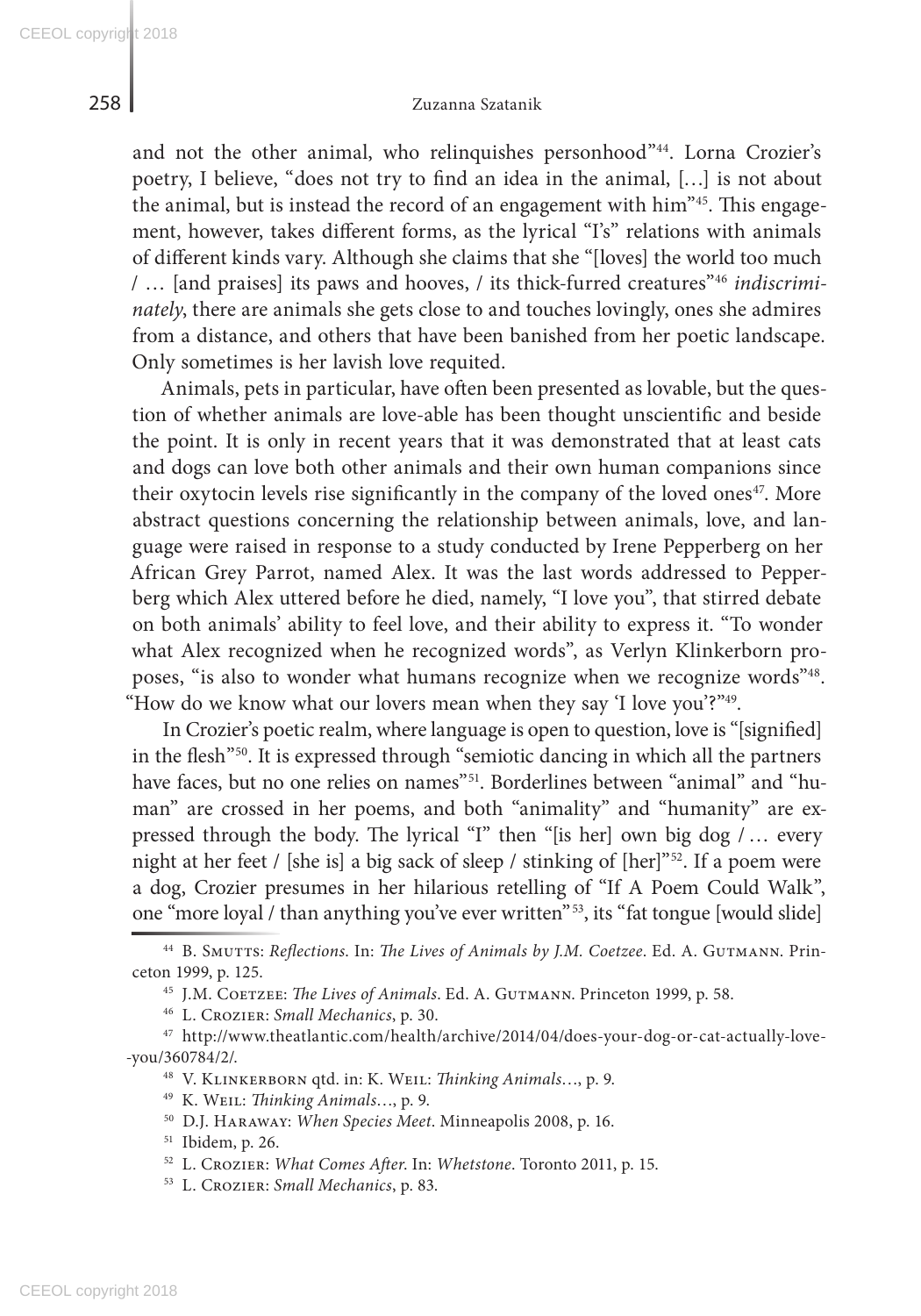from [a woman's] ankle to her knee"54, or else it would "wetly [hump] / the trousered leg of the shyest person in the room"55. Cats are also omnipresent in Crozier's poems – her new collection published in March 2015 is actually entitled *The Wrong Cat* – they play with other ghost cats, or climb "the slow branches of the pear"56, or construct a new religion ("the warm wheels of devotion / whirring inside their flesh"<sup>57</sup>). In "Midnight Watch", a cat is an intermediary between "the animals and you, so you won't feel unblessed / in your strange human skin"58. When Crozier anthropomorphizes animals, she does it *critically*, in ways which involve "[opening] ourselves to touch and to be touched by others as fellow subjects and […] [imagining] their pain, pleasure, and need in anthropomorphic terms, but [stopping] short of believing that we can know their experience"<sup>59</sup>. Such anthropo-interpretivism, as Nik Taylor calls it<sup>60</sup>, does not assume human superiority, but makes feasible the creation of borderline spaces where human and non-human animals come into contact.

Although anthropomorphism has been "a dirty word of the scientific discourse"61, in its critical form it has been somewhat redeemed by human-animal studies for a variety of reasons. First, it calls into question the hierarchy inscribed in between an animal and a human, and "threatens careful boundary maintenance"<sup>62</sup>. Second, it disputes "the morality of our social practices" as it is no longer possible to justify "current (ab)uses"<sup>63</sup> of animals once we see that they "do feel in similar ways to humans"<sup>64</sup>. The problem of "how to express animal pain or animal death, of how [one] can give a testimony to an experience that cannot be spoken or that may be distorted by speaking it"<sup>65</sup> does not only guide Crozier's work, but also connects animal studies and trauma studies<sup>66</sup>.

Suffering associated with death, both animal and human, is an important topic of Crozier's poetry. She narrates/mourns the death of her parents, and of her

<sup>66</sup> Both "[stretch] to the limit questions of language, epistemology, and ethics that have been raised in various ways by women's studies and postcolonial studies: how to understand and give voice to others or to the experiences that seem impervious to our means of understanding;

<sup>54</sup> Ibidem, p. 82.

<sup>55</sup> Ibidem, p. 83.

<sup>56</sup> L. Crozier: *Hoping to Fix Up, a Little, This World*. In: *Whetstone*. Toronto, McClelland and Stewart, 2011, p. 43.

<sup>57</sup> L. Crozier: *A New Religion*. In: *Small Mechanics*, p. 68.

<sup>58</sup> L. Crozier: *Small Mechanics*, p. 83.

<sup>59</sup> K. Weil: *Thinking Animals*…, p. 19.

<sup>60</sup> N. Taylor: *Anthropomorphism and the Animal Subject*. In: *Anthropocentrism. Humans, Animals, Environments*. Ed. Rob Bodice. Leiden, Brill 2011, p. 265.

<sup>61</sup> Ibidem, p. 266.

<sup>62</sup> Ibidem, p. 267.

<sup>63</sup> Ibidem, p. 268.

<sup>64</sup> Ibidem.

<sup>65</sup> K. Weil: *Thinking Animals*…, p. 6.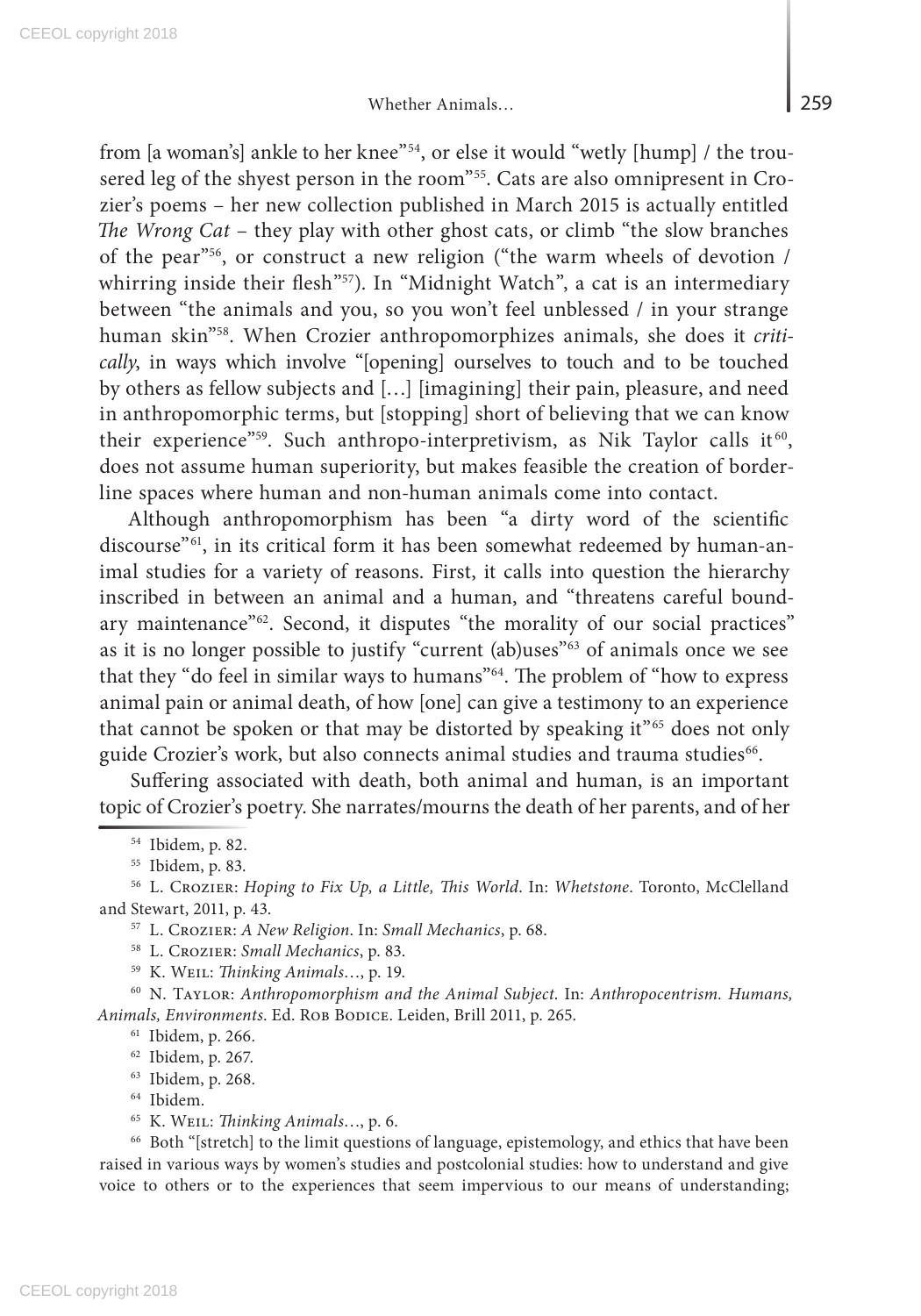dear friends, and scrutinizes her own aging body. In her short "Grief Resume"<sup>67</sup> the poet lists deaths she has grieved, including those of three dogs, two cats, and a parrot. The lyrical "I" also experiences awe when faced with a dead owl that "filled the kitchen with a presence / [ she] couldn't name"68, or a dying snake "unable to crawl / out of its pain"<sup>69</sup>. However, as Crozier's poems often venture into the eerie worlds inhabited by various ghosts, I see in them what Ron Broglio refers to as "animal spectre": a reflection, if you will, of animals whom the lyrical "I" dismisses. I am, therefore, going to conclude my ponderings with a reference to what represents absence, and what it is *tasteless* to discuss. Meat is a special kind of "whether animal", one whose body is transformed into food, and whose death can only be incorporated "through eating (literally and figuratively)"70. Both transformative processes seem to be hidden from view, as we "keep *something* from being seen as having been *someone*"71 or keep "the moo away from the meat"<sup>72</sup>. I agree with Broglio that "with eating the other there is a certain indigestion, an inedible element in the eating"<sup>73</sup>, which is why I sense a certain incongruity in Crozier's outwardly empathic poetic perspective. Namely, the poet creates rural landscapes where death abounds, and animals (including humans) kill other animals (including humans), yet she refuses to confront an elephant in the room, which is the systematic and systemic objectification and slaughter of "farm animals", including cows and chickens (who are present in her poems as benign providers of milk and eggs respectively), and pigs (who are absented from her work). If, as Crozier suggests, animals communicate with us through their bodies, "it is the living flesh of  $[any]$  animal that is its argument"<sup>74</sup>, as Elizabeth Costello says in her problematic lecture. In poetry and elsewhere, this is the kind of argument that humans have yet to learn to swallow.

<sup>70</sup> R. Broglio: *Incidents in the Animal Revolution*. In: *Beyond Human. From Animality to Transhumanism*. Ed. C. Blake, C. Molloy, S. Shakespeare. London 2012, p. 14.

<sup>71</sup> C.J. Adams: *Post-Meateating*. In: *Animal Encounters*. Ed. T. Tyler, M. Rossini. Leiden, Brill 2009, p. 48.

how to attend to difference without appropriating or distorting it; how to hear and acknowledge what it may not be possible to say" (Weil 6).

<sup>67</sup> L. Crozier: *Small Mechanics*, p. 68.

<sup>68</sup> Ibidem, p. 70.

<sup>69</sup> L. Crozier: *The Blue Hour of the Day. Selected Poems*. Toronto 2007, p. 31.

<sup>72</sup> Ibidem.

<sup>73</sup> R. Broglio: *Incidents in the Animal Revolution*…, p. 14.

<sup>&</sup>lt;sup>74</sup> J.M. COETZEE qtd. in: R. BROGLIO: *Incidents in the Animal Revolution*..., p. 21.